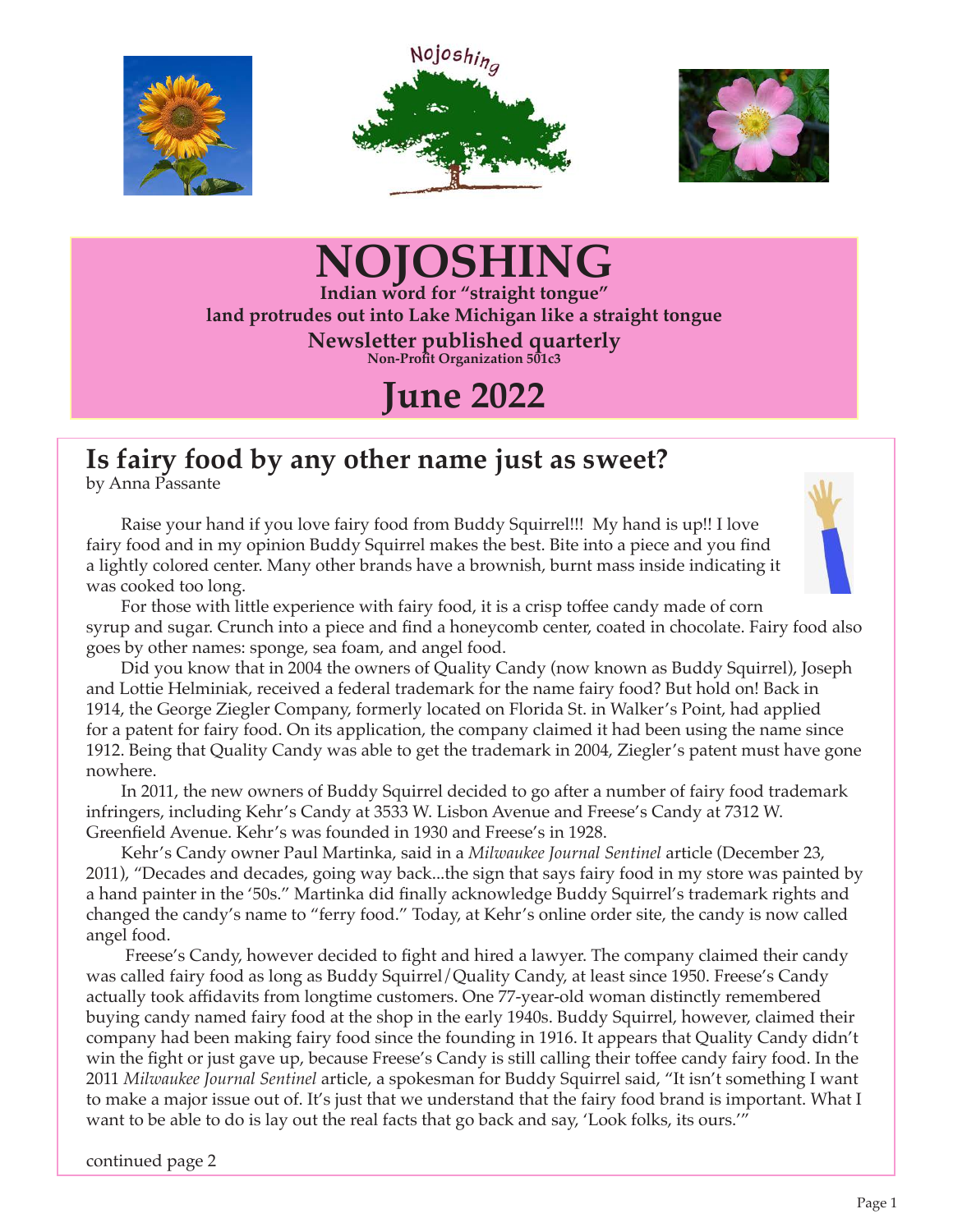#### **Buddy Squirrel defends use of the squirrel logo**

Speaking of court cases, Buddy Squirrel Nut Shop was sued for using a squirrel image as a logo on their packaging. A 1947 *Milwaukee Journa*l article tells the story of a court battle between Squirrel Brand Co. of Cambridge, Massachusetts and Buddy Squirrel Nut Shops of Milwaukee. The Cambridge company, founded in 1894, claimed that the squirrel used as a Buddy Squirrel logo is their squirrel and that Buddy Squirrel needed to remove it from their advertising. Also, the company wanted Buddy Squirrel to pay their company all the profits derived from the use of the squirrel logo.

Buddy Squirrel Nut Shop insisted that a squirrel was a common animal so it couldn't be exclusively used by any one firm. The case went

to trial but the outcome was not reported in the newspapers. However, since Buddy Squirrel continued to use the squirrel logo, one can assume that Buddy Squirrel won the suit.

So what is the answer to the question "Is fairy food by any other name just as sweet?" Probably. Just as "a rose by any other name will smell just as sweet."



Top: Logo of Squirrel Brand Company Below: Buddy Squirrel logo



#### **Thanks to all who included a donation in their membership renewal**

These donations arrived after the March newsletter was printed. Debbie Fliss John Janiszewski Tom & Betty Javorek Richard & Joan Wier Ann Buck Diane Piedt Dennis & Carol Wojtecki

# **What's New?**

**Are you interested in serving on the Education, Program/Publicity, or Hospitality committees?** If so, give us a call at 414-316-4391 or email st.francishistoricalsociety@gmail.com

#### **Barbara Janiszewski Memorial Bench**

The outdoor memorial bench will be placed in the park/children's area next to the library (4230 S. Nicholson Ave.). The dedication will take place at 11:00 am on June 4, with June 18 as a rain date. Refreshments will be served, including Barbara's favorites: peach pie, carrot cake, and ice cream. A special thanks goes out to those who sent a donation in Barbara's name. All donations went towards the cost of the bench.

#### **We are seeking writers for the newsletter.**

Please think about submitting an article for publication. Do you have memories of growing up in St. Francis? Do you have some historical news clippings that may be of interest to our members?

#### **Photo Collection on the Website**

Have you visited our webpage lately? http://stfranciswihistoricalsociety.org Take a look at our photo collection. The photos are arranged by category. Take a look and view our wonderful photos.

If you have historical photos of Town of Lake/St. Francis to donate (or that we could scan), please contact us at 414-316-4391 or st.francishistoricalsociety@gmail.com.

#### *Mark your calendars* **September 15, 2022**

John Gurda will present "Smokestacks on the lake front: a history of Milwaukee's south shore---the story of the industrial corridor from Bay View to Oak Creek."

#### **October 6, 2022**

Jessica Michna, an impressionist of historical notable women, will do a presentation for us. The woman she will portray is Helen Keller.

Both presentations will be held at the Civic Center (3400 E. Howard Ave.) and begin at 6:30 p.m. with light refreshment at 6:00 p.m.

All historical society members will receive a flyer through the mail.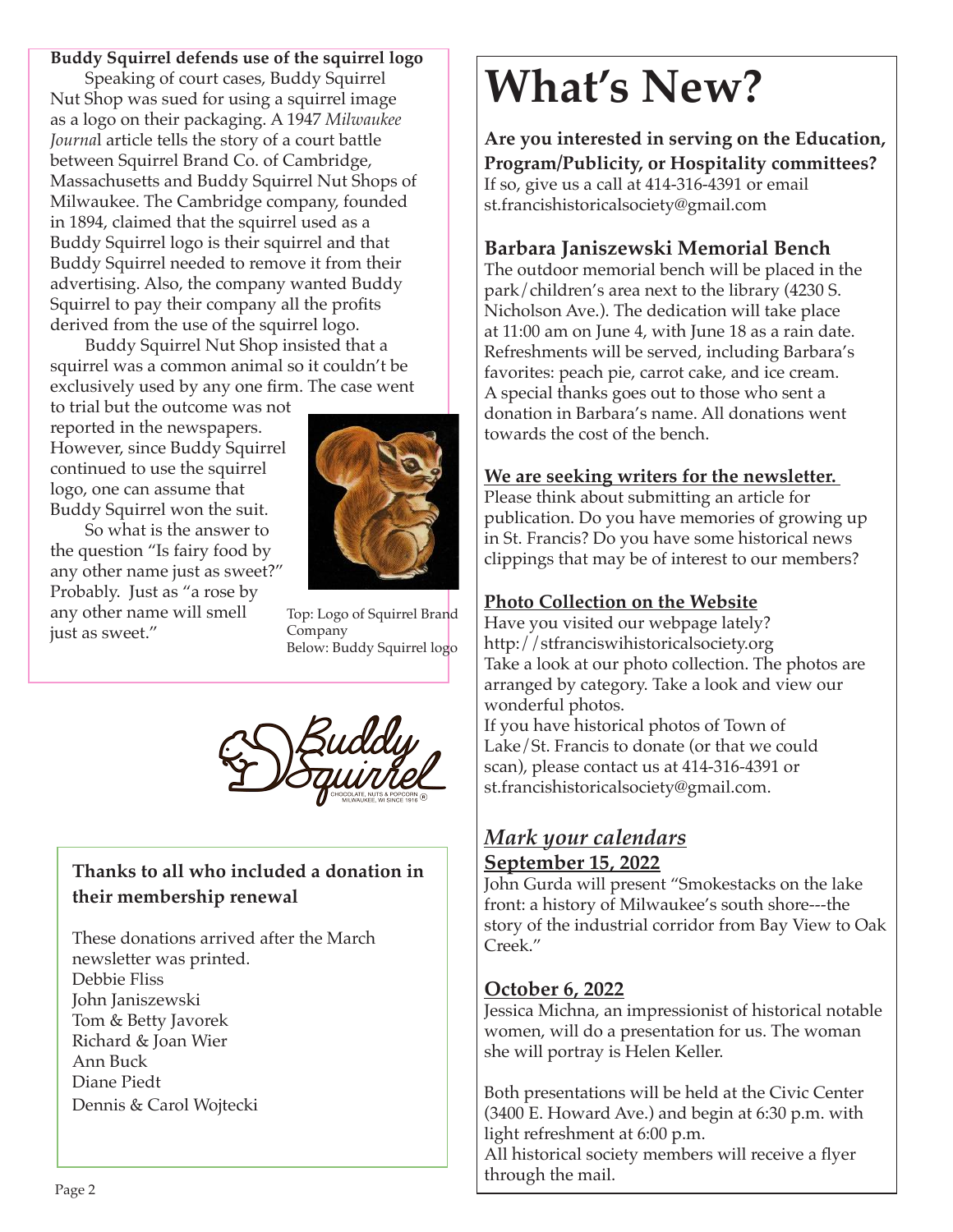## Of Rocks and Fossils

By Karen Gersonde

Summer time always reminds me of playing in the St. Francis Seminary Woods in the 1960s and 1970s. The woods is directly behind my childhood home. Deer Creek ran right adjacent to our

house, although at that time I had no idea what the name of that creek was. It wasn't until many years later that I had learned it was called Deer Creek.

During the hot, drawn-out days of summer, it was nice to go into the woods and play. The trees provided ample shade, and the temperature was always so much cooler because of this. No one in our gang had a swimming pool or air conditioning, so trying to cool off was always an adventure. I'm sure the woods was loaded with mosquitos, but they didn't seem to bother us during the daytime. Nighttime was a different story. Anyway, one of my favorite things to do in the woods, right behind our house, actually, was to search the creek for rocks, especially fossils. Yes, fossils!

Right near the entrance to the woods off of Crawford Avenue, right beyond the fence, was a large sandbar. The creek curved around the sandbar at that time, as it was a free-flowing natural creek. The water was crystal clear, and that particular area was full of different colored rocks and many, many fossils. My brother Glenn and I would spend many hours on this sandbar, playing in the cool water and picking out as many fossils as we could find.

Fossils are the preserved remains, or traces of remains, of ancient organisms. Fossils are not the remains of the organism itself! They are rocks. A fossil can preserve an entire organism or just part of one. Bones, shells, feathers, and leaves can all become fossils.

The fossils are from a past geological period. These fossils were most likely from the Paleozoic Era of the Geological Time scale. The era also includes the Cambrian, Ordovician, Silurian, and Devonian Periods in Wisconsin. These rocks cover a time frame from 501 to 359 million years before the present. Rock types from these periods include limestone, dolomites, shale, and siltstones that were deposited in warm, shallow seas that covered this region during part of the Paleozoic Era.



The creekbed in St. Francis Seminary Woods



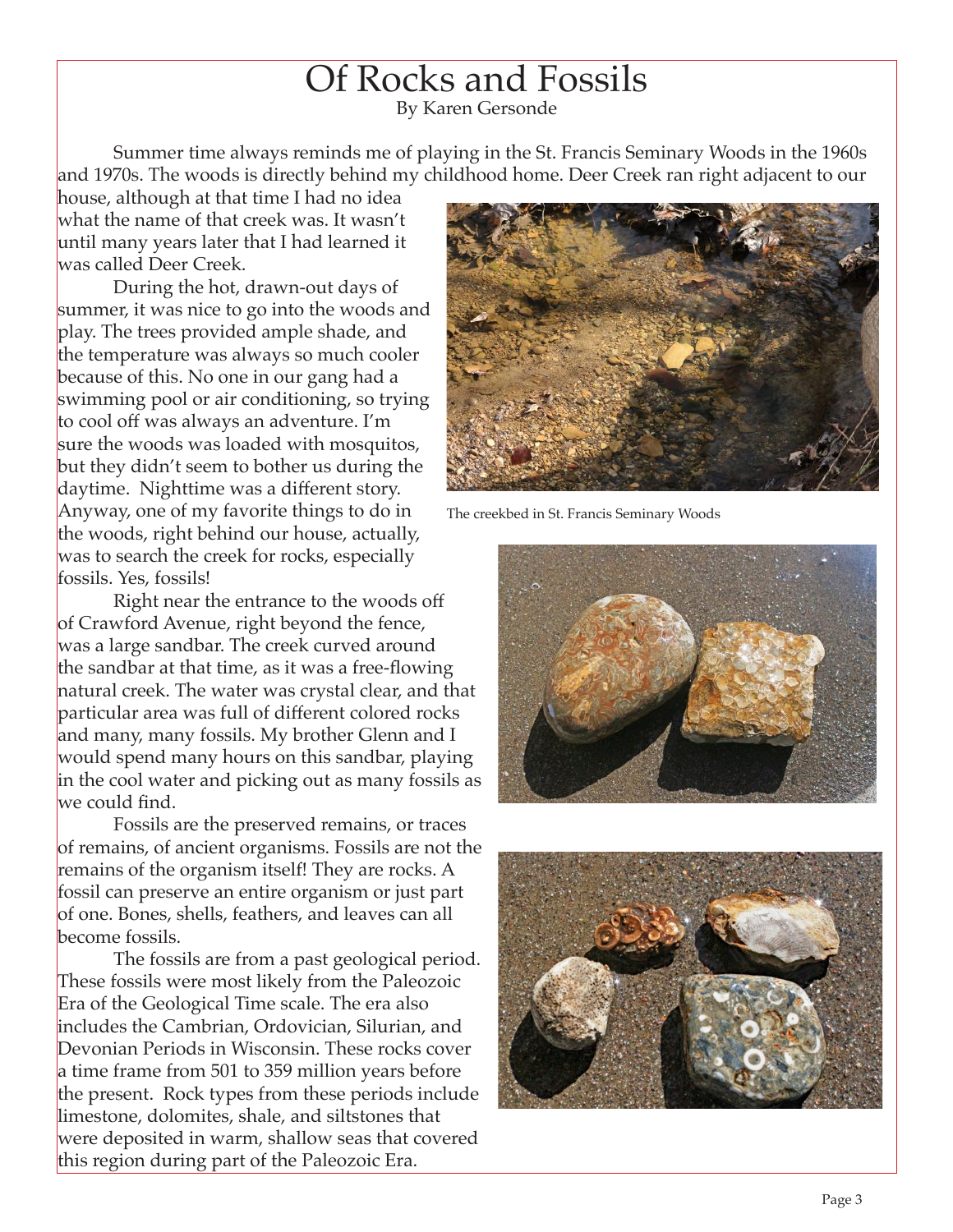Due to several periods of glaciation, it is uncertain if these rocks are from Wisconsin or from the Upper Peninsula of Michigan, which has similar rock units. The fossils from Deer Creek are dominated by brachiopods and crinoid stems. Brachiopods are marine animals with bivalve shells. The round hollow fossils are stem pieces of crinoids, which are marine animals such as sea urchins, sea lilies, and starfish. These were very common in the Paleozoic era.



An interesting note is that the official state fossil of Wisconsin is the Trilobite. We did not find any of those fossils in Deer Creek. I think it is amazing that these fossils were found right by our house. It is so fascinating to think that they formed millions of years ago, and still existed for us to find them.

My brother Glenn still has an old coffee can filled with fossils that we discovered while growing up on Crawford Ave back in the day. A lot of them have crumbled apart, but some are still very much intact. Some of these fossils are shown in the photos in this article.

Because of our love of nature, rocks, and fossils, my



brother Glenn actually became a geologist. Our early years growing up in St. Francis influenced him and inspired him to pursue his passion of studying what the earth had to offer, in the form of rocks and fossils! He still pursues his passion to this day out in Nevada. But now, he searches for gold, silver, or minerals.

As for the creek, the sandbar is mostly covered by silt, leaves, and mud. The creek is no longer a natural flowing creek. Because of this, only a small portion of the sandbar still exists. The years have not been kind to the creek bed, and much sediment and debris covers our spot where the fossils used to be found. Time has a funny way of covering up the past in nature. I still like to visit this spot. I still feel the cool shade in the summer, and I reminisce of how clear and cold the water used to be. I see my brother and me standing on the sandbar, collecting rocks and fossils!

(Note: The definition of a fossil was found on Google. Glenn Gierzycki provided the scientific information regarding the fossils, as well as the photos of the fossils for this article. Glenn has a master's degree in Geology.)



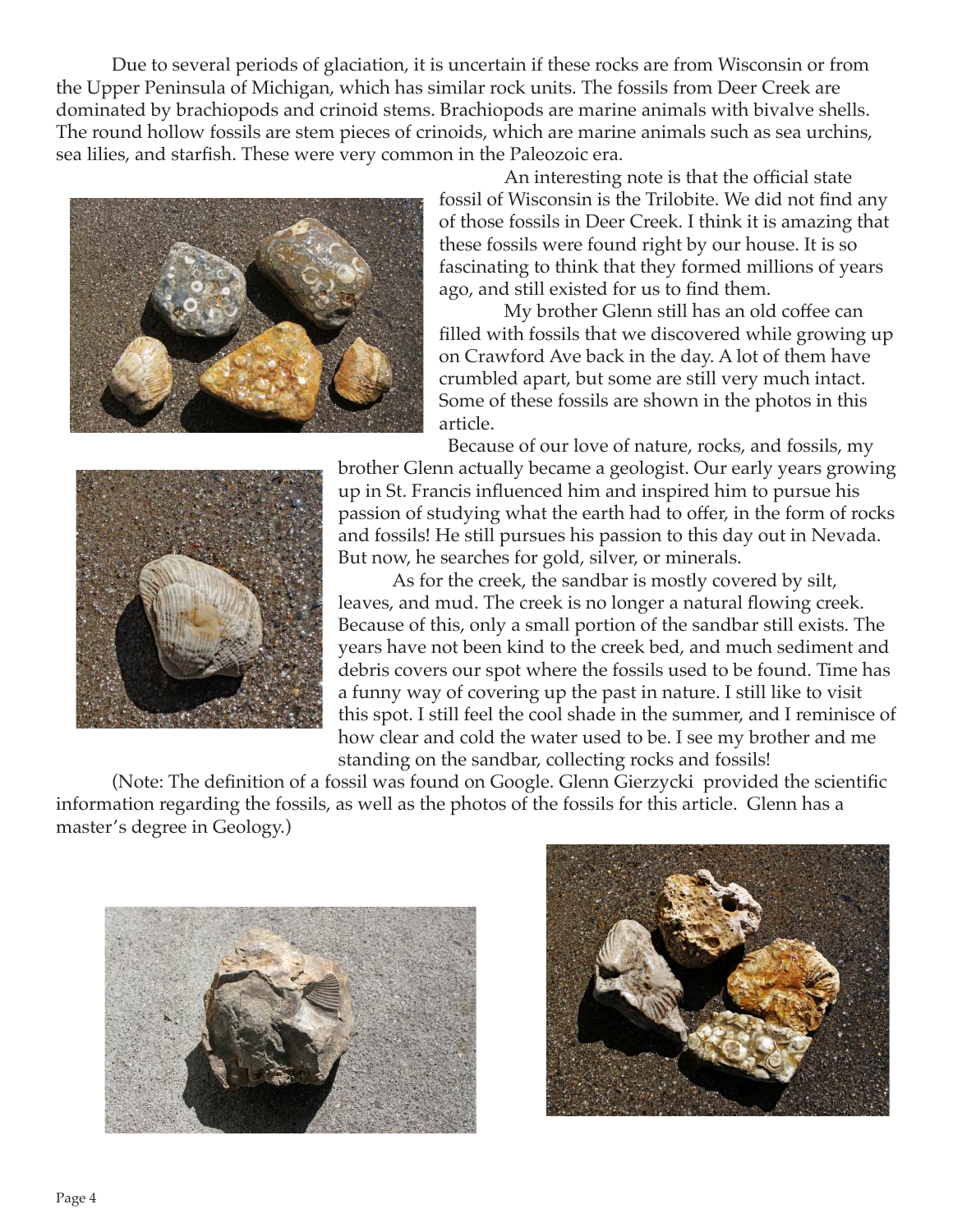# **History of Quality Candy/Buddy Squirrel by Anna Passante**

If you crave quality candy and gourmet nuts, then Buddy Squirrel Kitchen Store at 1801 E. Bolivar Avenue in St. Francis is for you. Joseph and Lottie Helminiak founded the company as Quality Candy in 1916. Both Joseph and Lottie were born in Warsaw, Poland. They immigrated to America in 1908 and then married in 1913. Their first business was a grocery store.

By the 1930s, the family had a candy shop at 629 W. Mitchell Street. It was a great location in one of Milwaukee's most popular, busy shopping areas. The chocolate candy was hand-dipped. The store was open seven days a week, daytime and evenings, and it was said Joseph never missed a day of work. The couples' four children, Alice, Leonard, Raymond, and Ed, helped after school.

During WWII, candy companies changed their formulas due to limited supplies of ingredients. The Helminiaks continued to follow the original formulas. Once they no longer could obtain the proper ingredients, they just shut down the kitchen. After the war, the demand for quality candy increased so expansion was in order.

In 1952, the store moved their candy production to 2494 S. 5th Street. The new location had larger kitchens and more storage space.

Joseph retired in 1957, and sons Ed, Leonard, and Ray took over the business. According to a 1966 newspaper article, some of the candies were made the same way for 50 years, such as the butter toffee, peanut brittle, and fairy food. That year the candy newcomer was peanut tads. Ed Helminiak bragged that Quality Candy was the only Milwaukee candy company to make all-butter toffee. Ingredients were sugar, butter, and almonds. Proportionately, it was one pound sugar to one pound butter.

In 1960, Quality Candy acquired Buddy Squirrel, a nut roasting and popcorn business. The two companies operated at separate locations. In 1985, Quality Candy and Buddy Squirrel moved production to the 1801 E. Bolivar Avenue location.

In 1995, Quality Candy Shops was a recipient of the St. Francis Industry and Commerce Award. Unfortunately, Quality Candy Shoppes/ Buddy Squirrel of Wisconsin, Inc. filed for bankruptcy in January 2010 with debts of \$3.4 million. At the time, Margaret Gile, Joseph and Lottie's granddaughter, was the owner of the company. Investors Richard Koenigs and Trevor D'Souza purchased the company for \$2.2 million. The new company closed eight of the eleven retail stores.

In early 2020, the company was sold to Good Source Foods. Due to the Covid-19 pandemic, the last of the stores, the Brookfield Square and Southridge mall locations, were closed permanently.

Good Source Foods now focuses on e-commerce and internet sales. However, Buddy Squirrel candy can still be purchased at local stores: Sendik's, Sentry Food, Half Nuts, and Layton Fruit Market.

Of course, you can still find your favorite chocolate and nuts at Buddy Squirrel's remaining store, the Kitchen Store at 1801 East Bolivar Avenue.



The Buddy Squirrel Kitchen Store at 1801 E. Bolivar Avenue



Joseph and Lottie Helminiak Image downloaded from BuddySquirrel.com